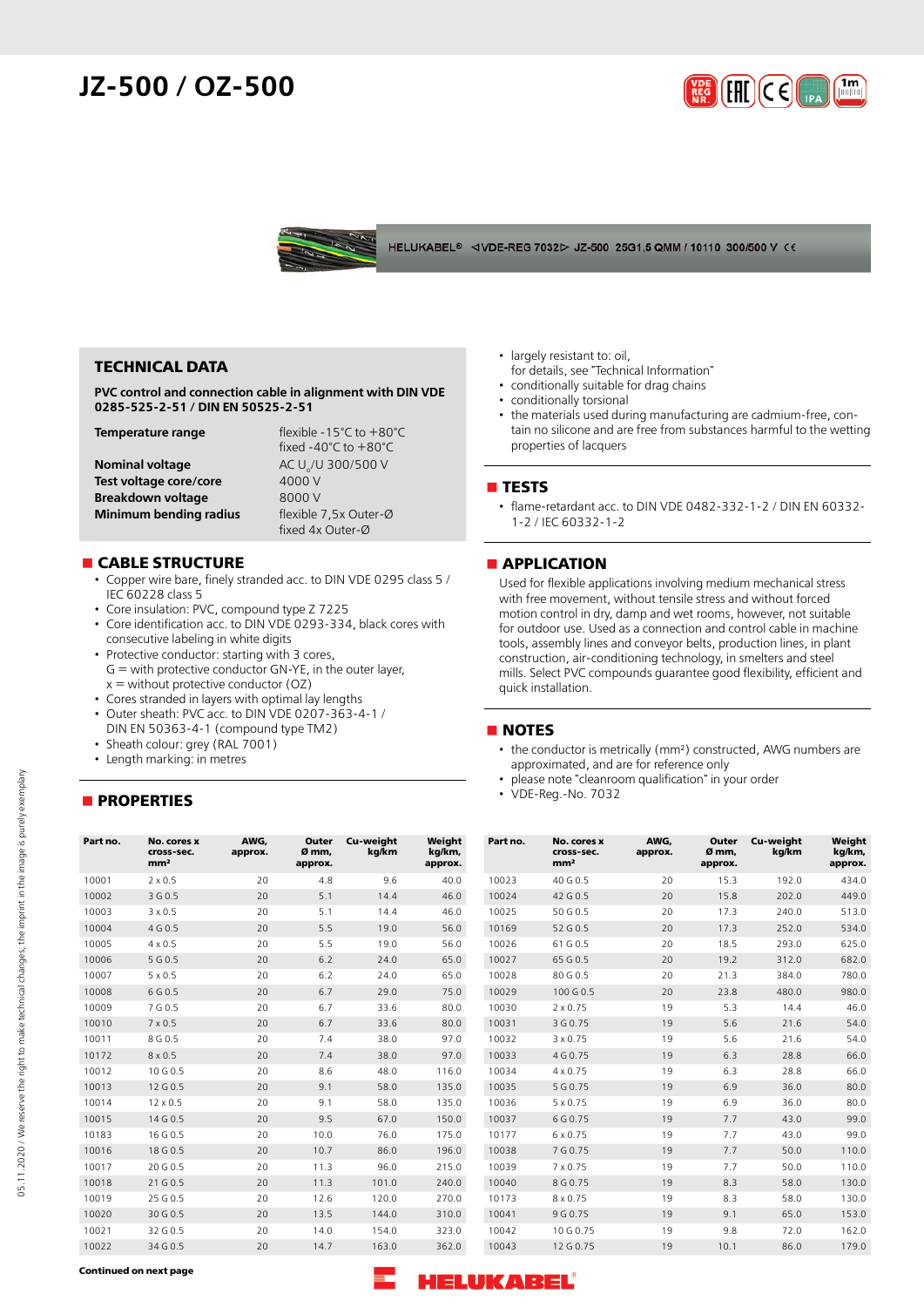# **JZ-500 / OZ-500**



| Part no.       | No. cores x<br>cross-sec.<br>mm <sup>2</sup> | AWG,<br>approx. | Outer<br>Ø mm,<br>approx. | Cu-weight<br>kg/km | Weight<br>kg/km,<br>approx. | Part no.       | No. cores x<br>cross-sec.<br>mm <sup>2</sup> | AWG,<br>approx. | Outer<br>Ø mm,<br>approx. | Cu-weight<br>kg/km | Weight<br>kg/km,<br>approx. |
|----------------|----------------------------------------------|-----------------|---------------------------|--------------------|-----------------------------|----------------|----------------------------------------------|-----------------|---------------------------|--------------------|-----------------------------|
| 10044          | 12 x 0.75                                    | 19              | 10.1                      | 86.0               | 179.0                       | 10093          | 4 G 1.5                                      | 16              | 7.6                       | 58.0               | 109.0                       |
| 10045          | 14 G 0.75                                    | 19              | 10.8                      | 101.0              | 214.0                       | 10094          | $4 \times 1.5$                               | 16              | 7.6                       | 58.0               | 109.0                       |
| 10046          | 15 G 0.75                                    | 19              | 11.4                      | 108.0              | 218.0                       | 10095          | 5 G 1.5                                      | 16              | 8.3                       | 72.0               | 131.0                       |
| 10047          | 18 G 0.75                                    | 19              | 12.2                      | 130.0              | 257.0                       | 10096          | $5 \times 1.5$                               | 16              | 8.3                       | 72.0               | 131.0                       |
| 10533          | 19 G 0.75                                    | 19<br>19        | 12.2<br>12.8              | 137.0<br>144.0     | 264.0<br>286.0              | 10097          | 6 G 1.5                                      | 16<br>16        | 9.2<br>9.2                | 86.0<br>101.0      | 157.0<br>184.0              |
| 10048<br>10049 | 20 G 0.75<br>21 G 0.75                       | 19              | 12.8                      | 151.0              | 320.0                       | 10098<br>10099 | 7 G 1.5<br>$7 \times 1.5$                    | 16              | 9.2                       | 101.0              | 184.0                       |
| 10050          | 25 G 0.75                                    | 19              | 14.3                      | 180.0              | 365.0                       | 10100          | 8 G 1.5                                      | 16              | 10.1                      | 115.0              | 216.0                       |
| 10534          | 27 G 0.75                                    | 19              | 14.5                      | 195.0              | 382.0                       | 11007735       | $8 \times 1.5$                               | 16              | 10.1                      | 115.0              | 216.0                       |
| 10051          | 32 G 0.75                                    | 19              | 15.9                      | 230.0              | 455.0                       | 10101          | 9 G 1.5                                      | 16              | 11.1                      | 129.0              | 259.0                       |
| 10052          | 34 G 0.75                                    | 19              | 16.7                      | 245.0              | 510.0                       | 10181          | 10 G 1.5                                     | 16              | 12.0                      | 144.0              | 275.0                       |
| 10182          | 37 G 0.75                                    | 19              | 16.7                      | 266.0              | 537.0                       | 10102          | 11 G 1.5                                     | 16              | 12.0                      | 158.0              | 300.0                       |
| 10053          | 40 G 0.75                                    | 19              | 17.3                      | 288.0              | 595.0                       | 10103          | 12 G 1.5                                     | 16              | 12.4                      | 173.0              | 309.0                       |
| 10054          | 41 G 0.75                                    | 19              | 18.1                      | 296.0              | 607.0                       | 10104          | 12 x 1.5                                     | 16              | 12.4                      | 173.0              | 309.0                       |
| 10055          | 42 G 0.75                                    | 19              | 18.1                      | 302.0              | 612.0                       | 10105          | 14 G 1.5                                     | 16              | 13.0                      | 202.0              | 345.0                       |
| 10056          | 50 G 0.75                                    | 19              | 19.8                      | 360.0              | 735.0                       | 10106          | 16 G 1.5                                     | 16              | 13.9                      | 230.0              | 386.0                       |
| 10057          | 61 G 0.75                                    | 19              | 21.2                      | 439.0              | 845.0                       | 10107          | 18 G 1.5                                     | 16              | 14.8                      | 259.0              | 440.0                       |
| 10178<br>10058 | 65 G 0.75<br>80 G 0.75                       | 19<br>19        | 22.0<br>24.3              | 468.0<br>576.0     | 895.0<br>1070.0             | 10185<br>10108 | 19 G 1.5<br>20 G 1.5                         | 16<br>16        | 14.8<br>15.6              | 279.0<br>288.0     | 445.0<br>490.0              |
| 10059          | 100 G 0.75                                   | 19              | 27.1                      | 720.0              | 1322.0                      | 10109          | 21 G 1.5                                     | 16              | 15.6                      | 302.0              | 555.0                       |
| 10060          | $2 \times 1$                                 | 18              | 5.6                       | 19.2               | 60.0                        | 10110          | 25 G 1.5                                     | 16              | 17.6                      | 360.0              | 620.0                       |
| 10061          | 3 G 1                                        | 18              | 6.1                       | 29.0               | 72.0                        | 10535          | 27 G 1.5                                     | 16              | 17.6                      | 389.0              | 670.0                       |
| 10062          | $3 \times 1$                                 | 18              | 6.1                       | 29.0               | 72.0                        | 10111          | 32 G 1.5                                     | 16              | 19.5                      | 461.0              | 790.0                       |
| 10063          | 4 G 1                                        | 18              | 6.6                       | 38.0               | 86.0                        | 10112          | 34 G 1.5                                     | 16              | 20.2                      | 490.0              | 830.0                       |
| 10064          | 4 x 1                                        | 18              | 6.6                       | 38.0               | 86.0                        | 10536          | 37 G 1.5                                     | 16              | 20.2                      | 533.0              | 892.0                       |
| 10065          | 5 G 1                                        | 18              | 7.5                       | 48.0               | 104.0                       | 10113          | 41 G 1.5                                     | 16              | 22.1                      | 591.0              | 996.0                       |
| 10066          | $5 \times 1$                                 | 18              | 7.5                       | 48.0               | 104.0                       | 10114          | 42 G 1.5                                     | 16              | 22.1                      | 605.0              | 1007.0                      |
| 10067          | 6 G 1                                        | 18              | 8.1                       | 58.0               | 125.0                       | 10115          | 50 G 1.5                                     | 16              | 24.2                      | 720.0              | 1250.0                      |
| 10068          | 7 G 1                                        | 18              | 8.1                       | 67.0               | 141.0                       | 10116          | 56 G 1.5                                     | 16              | 25.1                      | 806.0              | 1332.0                      |
| 10069          | $7 \times 1$                                 | 18              | 8.1                       | 67.0               | 141.0                       | 10117          | 61 G 1.5                                     | 16              | 25.8                      | 878.0              | 1440.0                      |
| 10070          | 8 G 1                                        | 18              | 9.0                       | 77.0               | 175.0                       | 10187          | 65 G 1.5                                     | 16              | 26.9                      | 936.0              | 1602.0                      |
| 10071          | 9 G 1                                        | 18              | 9.8                       | 86.0               | 200.0                       | 10118          | 80 G 1.5                                     | 16              | 29.8                      | 1152.0             | 1871.0                      |
| 10180<br>10170 | 10 G 1<br>$10 \times 1$                      | 18<br>18        | 10.6<br>10.6              | 96.0<br>96.0       | 217.0<br>217.0              | 10119<br>10120 | 100 G 1.5<br>$2 \times 2.5$                  | 16<br>14        | 33.2<br>7.8               | 1440.0<br>48.0     | 2353.0<br>112.0             |
| 10072          | 12 G 1                                       | 18              | 10.9                      | 115.0              | 230.0                       | 10121          | 3 G 2.5                                      | 14              | 8.3                       | 72.0               | 148.0                       |
| 10073          | $12 \times 1$                                | 18              | 10.9                      | 115.0              | 230.0                       | 10122          | $3 \times 2.5$                               | 14              | 8.3                       | 72.0               | 148.0                       |
| 10074          | 14 G 1                                       | 18              | 11.5                      | 134.0              | 271.0                       | 10123          | 4 G 2.5                                      | 14              | 9.2                       | 96.0               | 178.0                       |
| 10075          | 16 G 1                                       | 18              | 12.3                      | 154.0              | 300.0                       | 10124          | $4 \times 2.5$                               | 14              | 9.2                       | 96.0               | 178.0                       |
| 10076          | 18 G 1                                       | 18              | 12.9                      | 173.0              | 343.0                       | 10125          | 5 G 2.5                                      | 14              | 10.1                      | 120.0              | 221.0                       |
| 10174          | $18 \times 1$                                | 18              | 12.9                      | 173.0              | 343.0                       | 10126          | $5 \times 2.5$                               | 14              | 10.1                      | 120.0              | 221.0                       |
| 10197          | 19 G 1                                       | 18              | 12.9                      | 182.0              | 355.0                       | 10127          | 7 G 2.5                                      | 14              | 11.2                      | 168.0              | 306.0                       |
| 10077          | 20 G 1                                       | 18              | 13.8                      | 192.0              | 375.0                       | 10128          | 7 x 2.5                                      | 14              | 11.2                      | 168.0              | 306.0                       |
| 10184          | $20 \times 1$                                | 18              | 13.8                      | 192.0              | 375.0                       | 10129          | 8 G 2.5                                      | 14              | 12.3                      | 192.0              | 363.0                       |
| 10179          | 21 G 1                                       | 18              | 13.8                      | 205.0              | 420.0                       | 11007736       | $8 \times 2.5$                               | 14              | 12.3                      | 192.0              | 363.0                       |
| 10175          | 24 G 1                                       | 18              | 15.4                      | 230.0              | 440.0                       | 10548          | 10 G 2.5                                     | 14              | 14.8                      | 240.0              | 429.0                       |
| 10078<br>10176 | 25 G 1                                       | 18              | 15.4                      | 240.0<br>240.0     | 485.0<br>485.0              | 10130<br>10131 | 12 G 2.5                                     | 14              | 15.3                      | 288.0<br>336.0     | 498.0<br>569.0              |
| 10196          | 25 x 1<br>26 G 1                             | 18<br>18        | 15.4<br>15.4              | 252.0              | 500.0                       | 10132          | 14 G 2.5<br>18 G 2.5                         | 14<br>14        | 16.2<br>18.2              | 432.0              | 764.0                       |
| 10198          | 27 G 1                                       | 18              | 15.4                      | 259.0              | 534.0                       | 10133          | 21 G 2.5                                     | 14              | 19.4                      | 504.0              | 914.0                       |
| 10168          | $30 \times 1$                                | 18              | 16.5                      | 288.0              | 550.0                       | 10134          | 25 G 2.5                                     | 14              | 21.6                      | 600.0              | 1044.0                      |
| 10079          | 34 G 1                                       | 18              | 17.9                      | 326.0              | 650.0                       | 10135          | 34 G 2.5                                     | 14              | 25.2                      | 816.0              | 1470.0                      |
| 10080          | 36 G 1                                       | 18              | 17.9                      | 346.0              | 668.0                       | 10136          | 42 G 2.5                                     | 14              | 27.3                      | 1008.0             | 1790.0                      |
| 10199          | 37 G 1                                       | 18              | 17.9                      | 355.0              | 701.0                       | 10137          | 50 G 2.5                                     | 14              | 30.0                      | 1200.0             | 2095.0                      |
| 10081          | 40 G 1                                       | 18              | 18.6                      | 384.0              | 755.0                       | 10138          | 61 G 2.5                                     | 14              | 32.2                      | 1464.0             | 2750.0                      |
| 10167          | 40 x 1                                       | 18              | 18.6                      | 384.0              | 755.0                       | 10139          | 100 G 2.5                                    | 14              | 41.4                      | 2400.0             | 4450.0                      |
| 10082          | 41 G 1                                       | 18              | 19.4                      | 394.0              | 770.0                       | 10140          | $2 \times 4$                                 | 12              | 9.2                       | 77.0               | 195.0                       |
| 10083          | 42 G 1                                       | 18              | 19.4                      | 403.0              | 810.0                       | 10141          | 3 G 4                                        | 12              | 9.7                       | 115.0              | 230.0                       |
| 10084          | 50 G 1                                       | 18              | 21.3                      | 480.0              | 936.0                       | 10142          | 4 G 4                                        | 12              | 10.8                      | 154.0              | 295.0                       |
| 10085          | 56 G 1                                       | 18              | 22.1                      | 538.0              | 920.0                       | 10143          | 5 G 4                                        | 12              | 12.1                      | 192.0              | 361.0                       |
| 10086          | 61 G 1                                       | 18              | 22.7                      | 586.0              | 1100.0                      | 10144          | 7 G 4                                        | $12$            | 13.4                      | 269.0              | 458.0                       |
| 10087          | 65 G 1                                       | 18              | 23.6                      | 628.0              | 1180.0                      | 10145          | 8 G 4                                        | 12              | 14.7                      | 307.0              | 590.0                       |
| 10088<br>10089 | 80 G 1<br>100 G 1                            | 18<br>18        | 26.3<br>29.3              | 768.0<br>960.0     | 1294.0<br>1644.0            | 10549<br>10146 | 10 G 4<br>12 G 4                             | $12$<br>12      | 17.6<br>18.2              | 384.0<br>461.0     | 687.0<br>790.0              |
| 10090          | $2 \times 1.5$                               | 16              | $6.4$                     | 29.0               | 70.0                        | 10147          | 3 G 6                                        | 10              | 11.9                      | 173.0              | 355.0                       |
| 10091          | 3 G 1.5                                      | 16              | 6.8                       | 43.0               | 90.0                        | 10148          | 4 G 6                                        | 10              | 13.2                      | 230.0              | 424.0                       |
| 10092          | $3 \times 1.5$                               | 16              | 6.8                       | 43.0               | 90.0                        | 10149          | 5 G 6                                        | $10$            | 14.7                      | 288.0              | 525.0                       |

**Continued on next page**